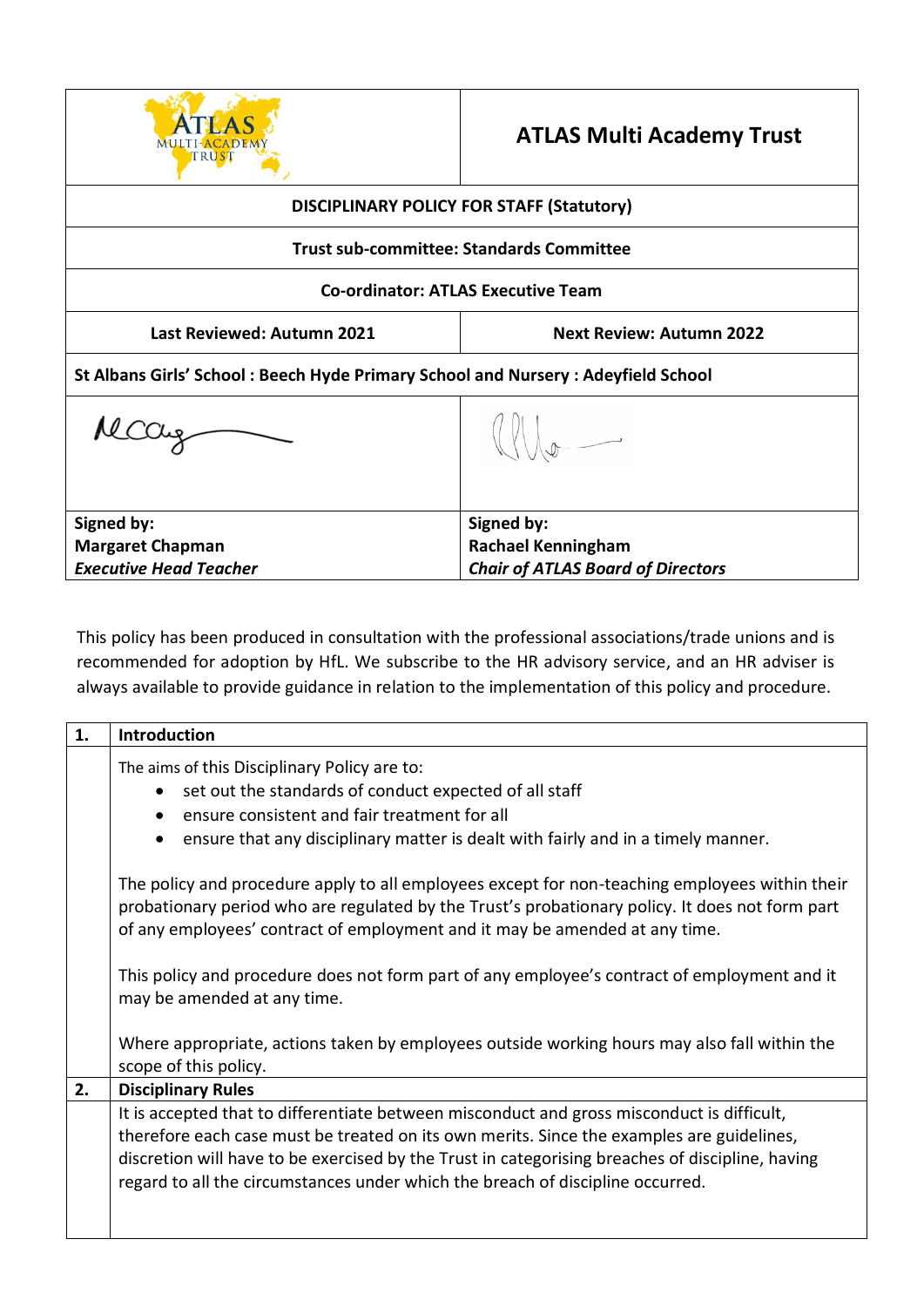|    | 2.1       | <b>Examples of Misconduct</b>                                                                               |
|----|-----------|-------------------------------------------------------------------------------------------------------------|
|    |           | The following non-exhaustive list provides examples of matters that will usually be                         |
|    |           | regarded as misconduct:                                                                                     |
|    |           | • Minor breaches of policies                                                                                |
|    |           | • Poor timekeeping                                                                                          |
|    |           | • Work not of the required standard (where capability is not in question)                                   |
|    |           | Disruptive behaviour                                                                                        |
|    |           | • Time wasting                                                                                              |
|    |           | Refusal to follow instructions<br>$\bullet$                                                                 |
|    |           | Inappropriate or offensive behaviour for example foul or abusive language                                   |
|    |           | Minor damage to, or unauthorised use of, school property/facilities<br>$\bullet$                            |
|    |           | Negligence in the performance of duties                                                                     |
|    | 2.2       | <b>Examples of Gross Misconduct</b>                                                                         |
|    |           | Gross misconduct is a more serious act of behaviour that irreparably undermines the                         |
|    |           | implied duty of mutual trust and confidence with the school or prejudices its reputation or                 |
|    |           | business. The following non-exhaustive list provides examples of matters that will usually                  |
|    |           | be regarded as gross misconduct:                                                                            |
|    |           | Theft or fraud<br>$\bullet$                                                                                 |
|    |           | Falsification of any school records<br>$\bullet$                                                            |
|    |           | Violent or threatening behaviour<br>$\bullet$                                                               |
|    |           | Serious damage or misuse of Trust property/premises<br>$\bullet$                                            |
|    |           | Wilful or persistent refusal to carry out a management instruction or any act of serious<br>$\bullet$       |
|    |           | insubordination                                                                                             |
|    |           | Criminal offences or conduct, including those committed outside the workplace, which<br>$\bullet$           |
|    |           | impact on the employee's ability or suitability to do his or her job                                        |
|    |           | Serious failure to follow child protection procedures<br>$\bullet$                                          |
|    |           | Gross negligence<br>$\bullet$                                                                               |
|    |           | Dishonesty involving anything that relates to life in a school<br>$\bullet$                                 |
|    |           | Covertly recording hearings, meetings or colleagues                                                         |
|    |           | Harassment, bullying or discrimination against any other person                                             |
|    |           | Unauthorised absence from the workplace<br>$\bullet$                                                        |
|    |           | Serious breach of trust and confidence<br>$\bullet$                                                         |
|    |           | Serious breach of health and safety procedures or regulations<br>$\bullet$                                  |
|    |           | Smoking on Trust premises<br>٠                                                                              |
|    |           | Being under the influence of alcohol or drugs on Trust premises or at a Trust event<br>$\bullet$            |
|    |           | Failure to maintain appropriate professional boundaries with any pupil<br>$\bullet$                         |
|    |           | Behaviour prejudicial to the good name or interests of the Trust schools or which may<br>٠                  |
|    |           | bring the Trust into disrepute                                                                              |
|    |           | Breach of confidentiality or failure to ensure that confidential information is kept<br>$\bullet$<br>secure |
|    |           | Inappropriate use of the Trust's information technology including email or internet                         |
|    |           | abuse or and accessing sites containing pornographic, offensive or obscene material                         |
|    |           | Inappropriate use of social media                                                                           |
| 3. |           | <b>Safeguarding and Child Protection Allegations</b>                                                        |
|    |           | If the allegation is that the employee has:                                                                 |
|    | $\bullet$ | behaved in a way that has, or may have, harmed a child                                                      |
|    | $\bullet$ | possibly committed a criminal offence against or related to a child                                         |
|    | $\bullet$ | Behaved towards a child or children in a way that indicates that he or she may pose a risk of               |
|    |           | harm to children                                                                                            |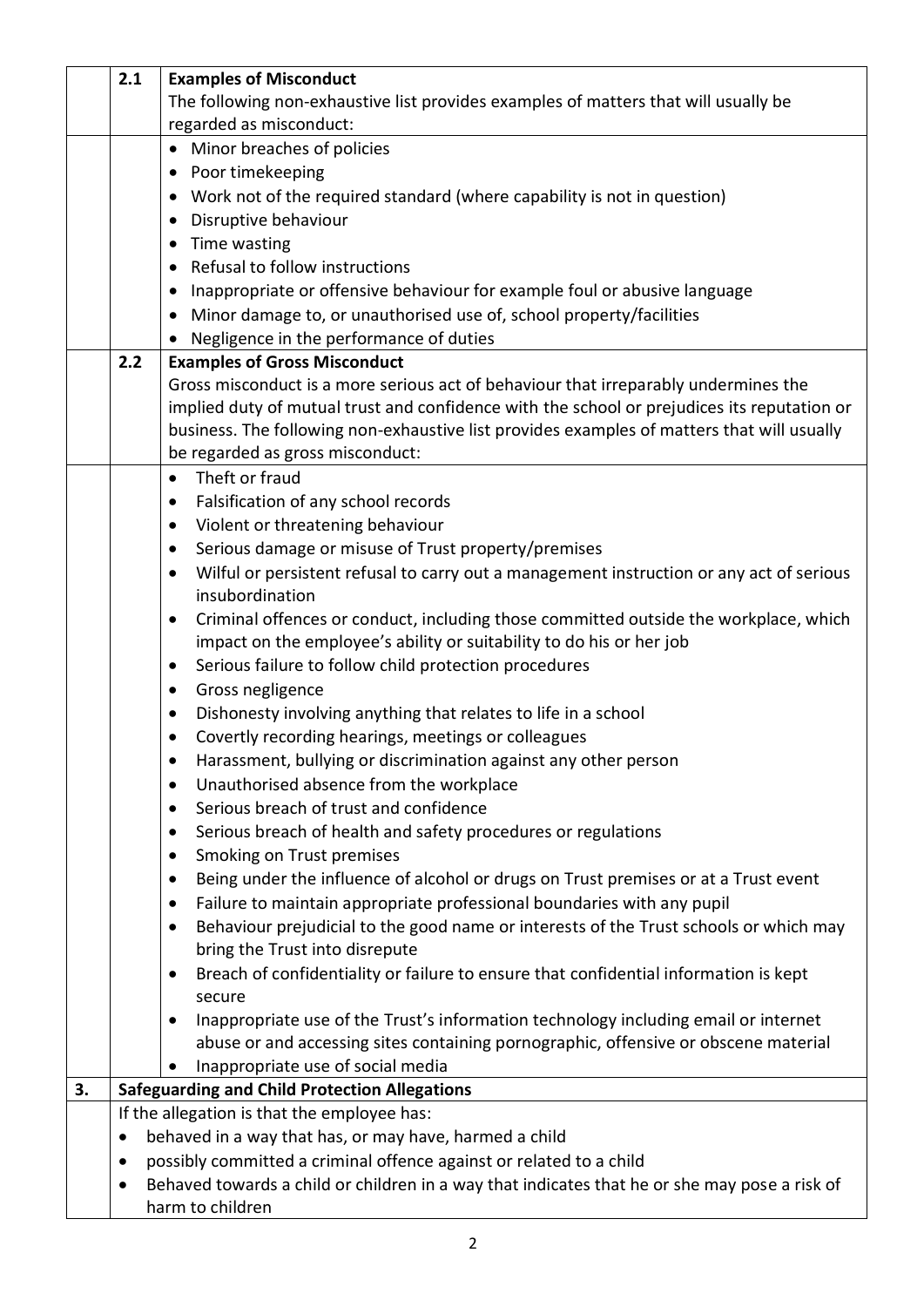|    | $\bullet$                                              | Behaved or may have behaved in a way that indicates they may not be suitable to work with<br>children.                                                                                                                                                                                                                               |  |
|----|--------------------------------------------------------|--------------------------------------------------------------------------------------------------------------------------------------------------------------------------------------------------------------------------------------------------------------------------------------------------------------------------------------|--|
|    |                                                        | The Trust will give reasonable consideration, before taking any action, to making a referral to the<br>Local Authority Designated Officer and whether there is an obligation, statutory or otherwise, to<br>make an appropriate disclosure to any relevant bodies.                                                                   |  |
|    |                                                        | The 'harm test' may be met if a member of staff has:                                                                                                                                                                                                                                                                                 |  |
|    | $\bullet$                                              | behaved in a way that has, or may have, harmed a child                                                                                                                                                                                                                                                                               |  |
|    | $\bullet$                                              | possibly committed a criminal offence against or related to a child or                                                                                                                                                                                                                                                               |  |
|    | $\bullet$                                              | behaved towards a child in a way that indicates that he/she is unsuitable to work with                                                                                                                                                                                                                                               |  |
| 4. |                                                        | children should be dealt with in accordance with HSCB procedures<br><b>Financial Irregularity</b>                                                                                                                                                                                                                                    |  |
|    |                                                        | The Academies Financial Handbook confirms Trusts must notify the Education and Skills Funding                                                                                                                                                                                                                                        |  |
|    |                                                        | Agency (ESFA) of any instances of fraud, theft and/or irregularity exceeding £5,000 individually,                                                                                                                                                                                                                                    |  |
|    | or £5,000 cumulatively in an academy's financial year. |                                                                                                                                                                                                                                                                                                                                      |  |
| 5. |                                                        | <b>Informal Process and management Advice</b>                                                                                                                                                                                                                                                                                        |  |
|    |                                                        | It may be appropriate for minor conduct issues to be dealt with informally through management                                                                                                                                                                                                                                        |  |
|    |                                                        | discussion rather than a formal process.<br>Where improvement is required, Management Advice clarifying the expectations of the Trust                                                                                                                                                                                                |  |
|    | may be issued.                                         |                                                                                                                                                                                                                                                                                                                                      |  |
|    |                                                        | Expectations of the employee will be set out in writing and a copy will be given to the employee                                                                                                                                                                                                                                     |  |
|    |                                                        | and placed on their personnel file. This informal management instruction does not constitute a                                                                                                                                                                                                                                       |  |
|    |                                                        | formal warning but may be referred to as part of any further disciplinary proceedings.                                                                                                                                                                                                                                               |  |
|    |                                                        | Formal steps will be taken under this policy if the matter is not resolved informally or an informal                                                                                                                                                                                                                                 |  |
| 6. |                                                        | approach is not appropriate.<br><b>Formal Process</b>                                                                                                                                                                                                                                                                                |  |
|    | 6.1<br><b>Suspension</b>                               |                                                                                                                                                                                                                                                                                                                                      |  |
|    |                                                        | There may be instances where suspension with pay is necessary whilst investigations are<br>carried out.                                                                                                                                                                                                                              |  |
|    |                                                        | Where possible, a meeting will be held with the employee at which the allegations and<br>reasons for considering suspension will be discussed. The school will consider reasonable<br>requests from an employee to be accompanied by a trade union official or work colleague<br>where this does not unreasonably delay the process. |  |
|    |                                                        | The Trust will consider reasonable alternatives to suspension where they exist. If suspension<br>is deemed necessary, then this does not imply that a decision about the veracity of the<br>allegations has been made and the period of suspension will not be considered as<br>disciplinary action.                                 |  |
|    |                                                        | Suspension will be reviewed periodically to consider whether circumstances surrounding<br>the suspension have changed.<br>During suspension a named contact will be assigned to keep in touch with the employee.                                                                                                                     |  |
|    |                                                        | Where the employee is remanded in custody, the Trust will consider whether it is<br>appropriate for the period of suspension to be unpaid.                                                                                                                                                                                           |  |
|    | 6.2                                                    | Investigation                                                                                                                                                                                                                                                                                                                        |  |
|    |                                                        | No disciplinary action or sanction will be applied until the allegations have been<br>investigated.                                                                                                                                                                                                                                  |  |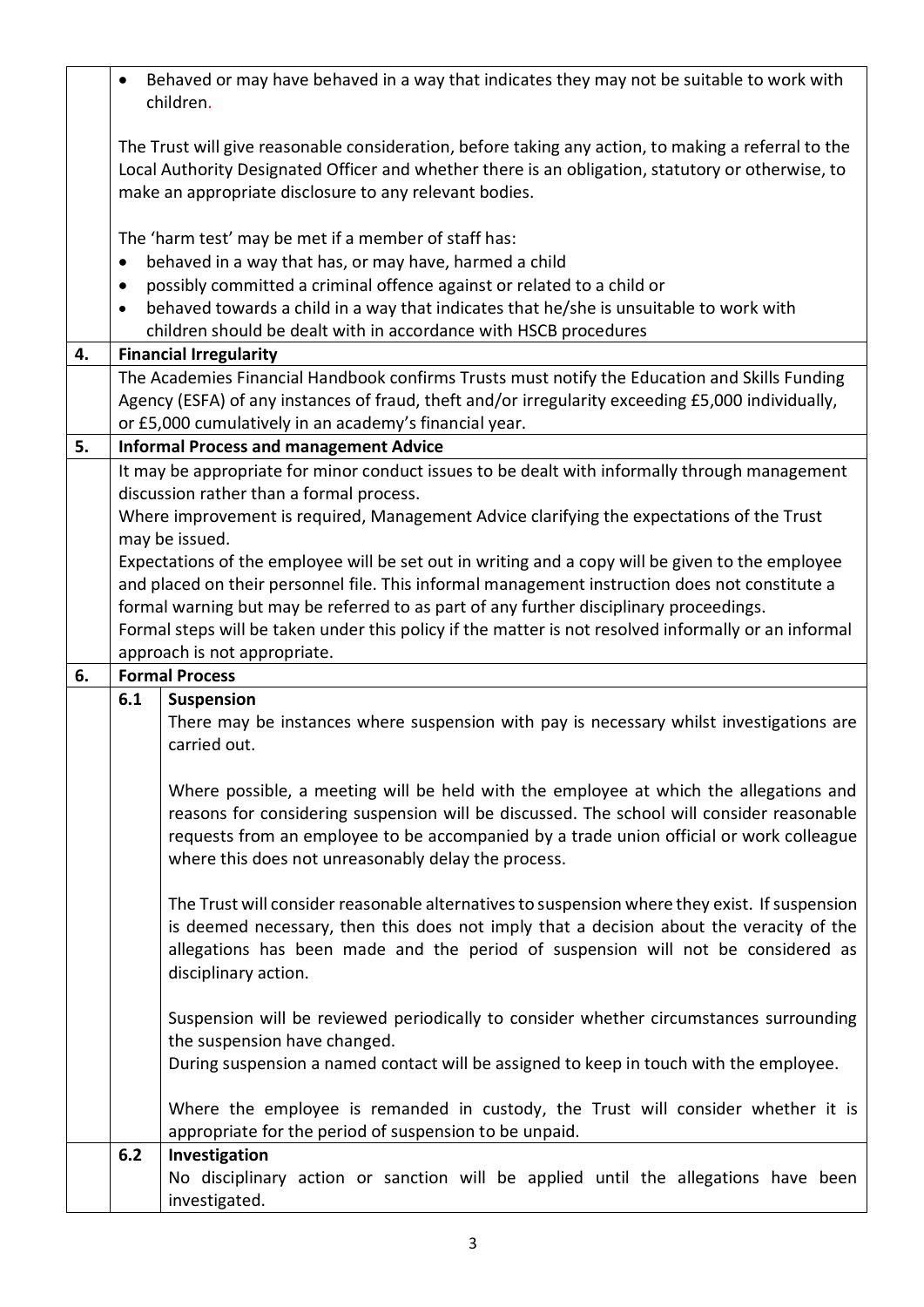|     | Unless otherwise impracticable, different individuals will carry out the investigation and<br>disciplinary hearing.                                                                                                                                                                                                                                                                                                                                        |
|-----|------------------------------------------------------------------------------------------------------------------------------------------------------------------------------------------------------------------------------------------------------------------------------------------------------------------------------------------------------------------------------------------------------------------------------------------------------------|
|     | An investigation may consist of the gathering of evidence or an investigation interview with<br>the employee or witnesses as the case requires.                                                                                                                                                                                                                                                                                                            |
|     | Investigation interviews are solely for the purpose of fact-finding and the employee will be<br>informed at the outset that the meeting is an investigation interview.                                                                                                                                                                                                                                                                                     |
|     | There is no statutory right for an employee to be accompanied at a formal investigatory<br>meeting. The Trust will consider reasonable requests from an employee to be accompanied<br>where they would be otherwise unable to reasonably participate otherwise. The companion<br>is limited to those persons outlined in paragraph 6.5.<br>The employee will be informed as soon as possible as to the conclusion of the investigation<br>and its outcome. |
|     | If the allegation is without foundation, no further formal action will be taken and the<br>employee will be informed of this in writing.                                                                                                                                                                                                                                                                                                                   |
| 6.3 | <b>Pre-Agreement</b><br>It is perfectly acceptable for an agreement to be arrived at prior to the hearing between<br>both parties in circumstances where the facts are not in dispute and both parties agree on                                                                                                                                                                                                                                            |
|     | the sanction.                                                                                                                                                                                                                                                                                                                                                                                                                                              |
|     | A formal meeting should be held to discuss the key findings of the investigation and issue<br>the pre-agreed sanction.                                                                                                                                                                                                                                                                                                                                     |
|     | An employee will be given the right of appeal against any pre-agreed sanction.                                                                                                                                                                                                                                                                                                                                                                             |
|     | This approach will not apply where the allegation concerns the safeguarding and protection<br>of children, where the harm threshold has or may have been met or where allegations relate<br>to criminal activity or fraud.                                                                                                                                                                                                                                 |
|     | It is not appropriate to dismiss an employee by means of pre-agreement.                                                                                                                                                                                                                                                                                                                                                                                    |
|     | There will be a right to revert to the procedure outlined within this disciplinary at any point<br>prior to the formal pre-agreement meeting taking place.                                                                                                                                                                                                                                                                                                 |
| 6.4 | Invite to formal hearing<br>If it is decided that there is a disciplinary case to answer the Trust will invite the employee<br>to a formal disciplinary hearing.                                                                                                                                                                                                                                                                                           |
|     | The employee will receive at least five working days' notice of the hearing in writing.                                                                                                                                                                                                                                                                                                                                                                    |
|     | Notification will include details of the allegations, possible consequences and sufficient<br>information to enable the employee to answer the case at the formal hearing. This will<br>include any evidence the employer proposes to use in the formal hearing.                                                                                                                                                                                           |
| 6.5 | <b>Right to be accompanied</b><br>The employee has the right to be accompanied and supported at a formal hearing by a trade<br>union representative or work colleague.                                                                                                                                                                                                                                                                                     |
|     | The employee should provide the name of their representative within 2 working days of the<br>hearing. Where the chosen companion is unavailable on the day scheduled for the hearing,                                                                                                                                                                                                                                                                      |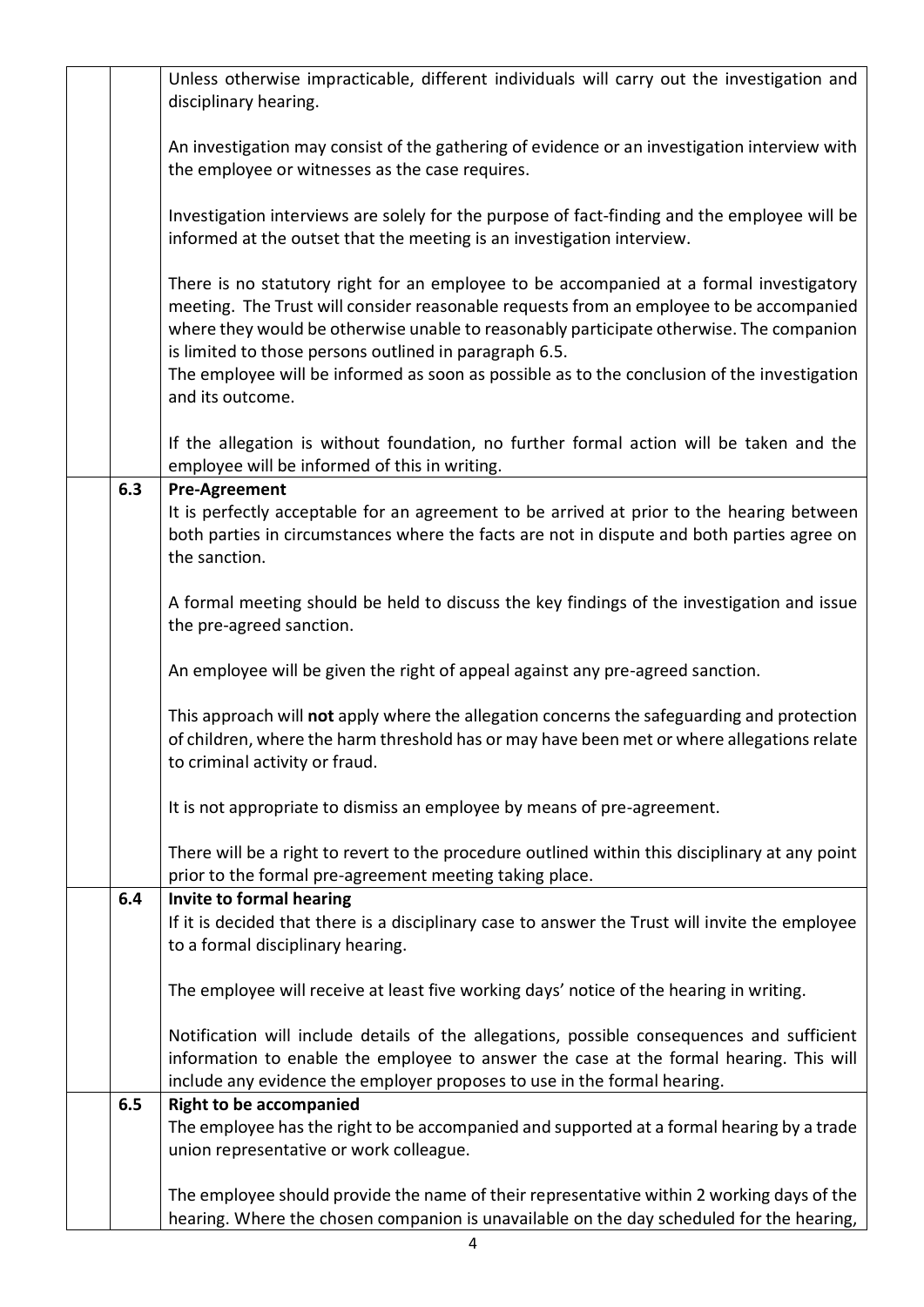|     | the employee may request that the hearing be rescheduled to an alternative time that is<br>reasonable and within 5 working days of the scheduled date.                                                                                                                                                                                                                                                                                                                                                                                                                                                                                                                                                                                                                                                                                                                                                                                              |
|-----|-----------------------------------------------------------------------------------------------------------------------------------------------------------------------------------------------------------------------------------------------------------------------------------------------------------------------------------------------------------------------------------------------------------------------------------------------------------------------------------------------------------------------------------------------------------------------------------------------------------------------------------------------------------------------------------------------------------------------------------------------------------------------------------------------------------------------------------------------------------------------------------------------------------------------------------------------------|
|     | If the employee is unable to attend a hearing within 5 working days the hearing may take<br>place in a timeframe at the Trust's discretion. If the representative remains unavailable, the<br>employee may be asked to choose another representative.                                                                                                                                                                                                                                                                                                                                                                                                                                                                                                                                                                                                                                                                                               |
|     | During the hearing the companion may address the hearing to put the employee's case<br>forward and confer with the employee however they may not answer questions on the<br>employee's behalf or address the hearing if the employee indicates they do not wish this.                                                                                                                                                                                                                                                                                                                                                                                                                                                                                                                                                                                                                                                                               |
| 6.6 | <b>Disciplinary panel</b><br>The individual responsible for the disciplinary investigation will not be a member of the<br>panel.                                                                                                                                                                                                                                                                                                                                                                                                                                                                                                                                                                                                                                                                                                                                                                                                                    |
|     | Where dismissal is not a possibility a panel may reasonably consist of one appropriate<br>individual.                                                                                                                                                                                                                                                                                                                                                                                                                                                                                                                                                                                                                                                                                                                                                                                                                                               |
|     | Where dismissal is a possible outcome, a panel of three appropriate individuals will normally<br>hear the case. Where this is impracticable, or would cause unreasonable delays, a panel of<br>two individuals may hear the allegations.                                                                                                                                                                                                                                                                                                                                                                                                                                                                                                                                                                                                                                                                                                            |
| 6.7 | <b>Formal hearing</b><br>The employee (and their companion) must make every effort to attend the hearing. If the<br>employee fails to attend the hearing without good reason, or is persistently unavailable, the<br>Trust may make a decision in their absence based on the evidence available.                                                                                                                                                                                                                                                                                                                                                                                                                                                                                                                                                                                                                                                    |
|     | A Human Resources advisor may attend the disciplinary panel to provide professional<br>support and advice to the panel. This advisor will not be a decision maker in this process.<br>A note taker may be present at the hearing. They will make a record of the hearing, but not<br>of the confidential deliberations of the panel. The employee will receive a copy of these<br>notes with the formal outcome letter unless otherwise impracticable.                                                                                                                                                                                                                                                                                                                                                                                                                                                                                              |
|     | The Trust does not allow the audio recording of disciplinary hearings unless there are pre-<br>agreed exceptional circumstances. Covert recording is considered gross misconduct.                                                                                                                                                                                                                                                                                                                                                                                                                                                                                                                                                                                                                                                                                                                                                                   |
|     | At the hearing the employee will be entitled to:<br>a full explanation of the case against them<br>set out their case and respond to any allegations<br>ask questions, present evidence and call relevant witnesses<br>٠<br>raise points about any information provided by witnesses.<br>٠<br>Any witness to be called at a hearing must have submitted a written statement of their<br>$\bullet$<br>knowledge of the case at least 3 working days in advance of the hearing. These<br>statements will be shared with the all relevant parties without delay.<br>The Disciplinary Panel may adjourn the hearing if it is necessary to do so. The employee<br>٠<br>will be informed of the likely period of any adjournment.<br>The panel will convey the decision to the employee, in writing, within 7 calendar days or<br>٠<br>as soon as is reasonably practicable. The employee will be notified of their right of<br>appeal under this policy. |
|     |                                                                                                                                                                                                                                                                                                                                                                                                                                                                                                                                                                                                                                                                                                                                                                                                                                                                                                                                                     |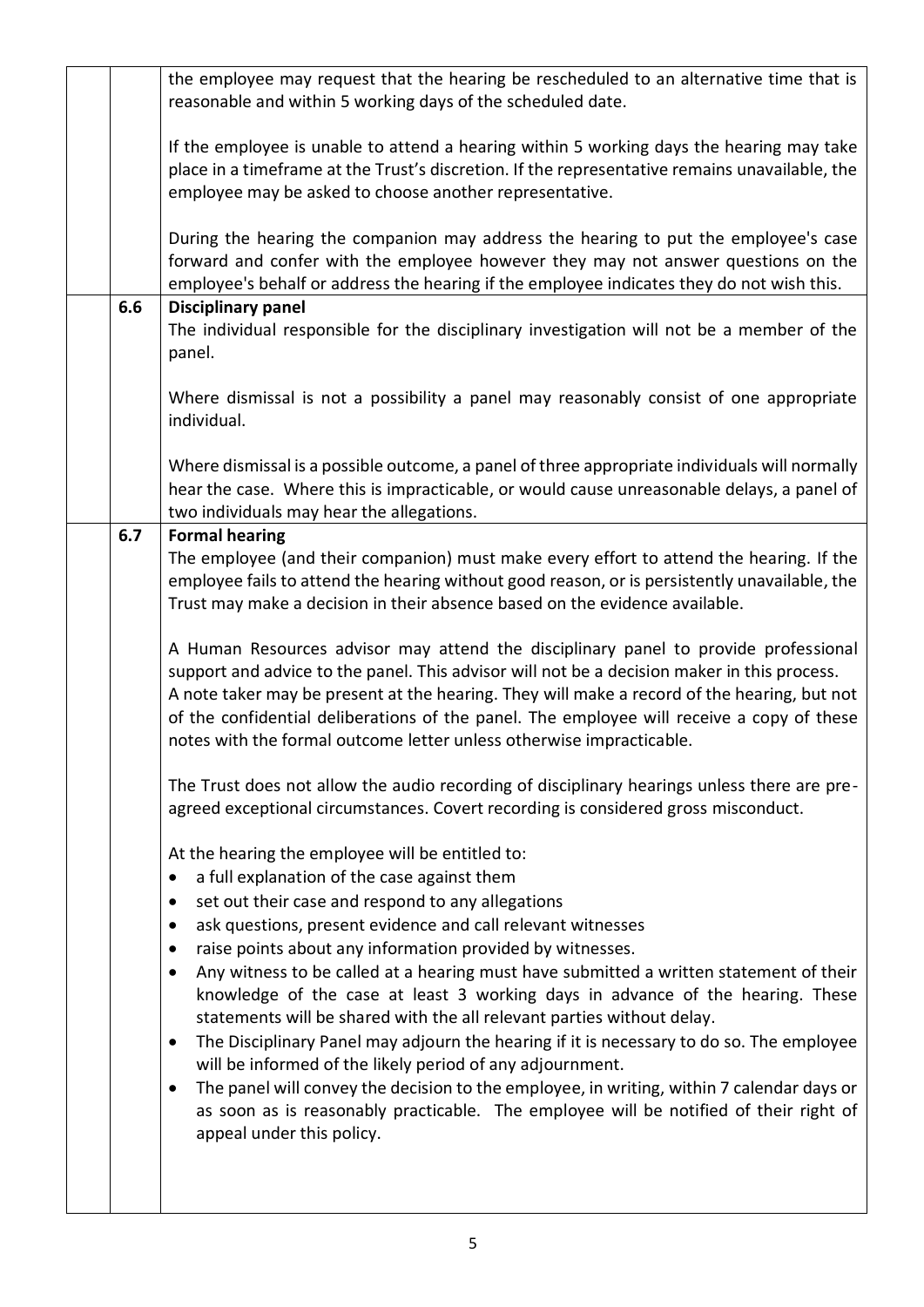| 7. | <b>Disciplinary Action</b> |                                                                                                                                                                                                      |
|----|----------------------------|------------------------------------------------------------------------------------------------------------------------------------------------------------------------------------------------------|
|    | 7.1                        | <b>First written warning</b>                                                                                                                                                                         |
|    |                            | Where misconduct has occurred and informal discussions have not led to sufficient                                                                                                                    |
|    |                            | improvement or are not considered appropriate, a formal written warning may be issued.                                                                                                               |
|    |                            |                                                                                                                                                                                                      |
|    |                            | A written warning will remain active for a period of 12 months, unless the employee is                                                                                                               |
|    |                            | notified to the contrary, and will be recorded on the employee's personnel file.                                                                                                                     |
|    |                            |                                                                                                                                                                                                      |
|    |                            | After the expiry of the warning period, the warning will remain permanently on the<br>personnel file but will be disregarded in deciding the outcome of future disciplinary                          |
|    |                            | proceedings.                                                                                                                                                                                         |
|    |                            |                                                                                                                                                                                                      |
|    |                            | The employee will need to be at work throughout the relevant warning period. If they                                                                                                                 |
|    |                            | should be absent from work for any reason the school reserves the right to extend the                                                                                                                |
|    |                            | period of warning at their discretion.                                                                                                                                                               |
|    | 7.2                        | <b>Final written warning</b>                                                                                                                                                                         |
|    |                            | If an employee's misconduct is sufficiently serious, or if there are existing live warnings, it                                                                                                      |
|    |                            | may be appropriate to move directly to a final written warning.                                                                                                                                      |
|    |                            |                                                                                                                                                                                                      |
|    |                            | A final written warning will normally remain active for a period of 12 months or in                                                                                                                  |
|    |                            | exceptional circumstances up to 24 months.                                                                                                                                                           |
|    |                            | After the expiry of the warning period the warning will remain permanently on the                                                                                                                    |
|    |                            | personnel file but will be disregarded in deciding the outcome of future disciplinary                                                                                                                |
|    |                            | proceedings.                                                                                                                                                                                         |
|    |                            |                                                                                                                                                                                                      |
|    |                            | The employee will need to be at work throughout the relevant warning period. If they                                                                                                                 |
|    |                            | should be absent from work for any reason the school reserves the right to extend the                                                                                                                |
|    |                            | period of warning at their discretion.                                                                                                                                                               |
|    | 7.3                        | Dismissal (including summary dismissal for gross misconduct)                                                                                                                                         |
|    |                            | Where the employee has committed further acts of misconduct during the life of a final                                                                                                               |
|    |                            | written warning the Trust may elect to dismiss with notice or payment in lieu of notice.                                                                                                             |
|    |                            |                                                                                                                                                                                                      |
|    |                            | Where the employee has committed an act of gross misconduct, the employee may be                                                                                                                     |
|    |                            | summarily dismissed without notice, regardless of whether there are live previous                                                                                                                    |
|    |                            | warnings on file.                                                                                                                                                                                    |
|    |                            | Where the allegations relate to safeguarding or child protection issues the school will                                                                                                              |
|    |                            | consider whether it is appropriate to make a referral to the DBS.                                                                                                                                    |
|    |                            |                                                                                                                                                                                                      |
|    |                            | If a Teacher is summarily dismissed the Trust will make a referral to the Teaching                                                                                                                   |
|    |                            | Regulation Agency.                                                                                                                                                                                   |
| 8. |                            | <b>Right to Appeal</b>                                                                                                                                                                               |
|    |                            | Employees have the right of appeal against any disciplinary sanction given at any stage of the                                                                                                       |
|    |                            | formal process.                                                                                                                                                                                      |
|    |                            |                                                                                                                                                                                                      |
|    |                            | Any employee who wishes to appeal a sanction should do so in writing within seven calendar                                                                                                           |
|    |                            | days of the receipt of a decision letter to the person named in the letter. The employee's letter to<br>lodge the appeal should include the grounds for appeal i.e. breach of procedure, severity of |
|    |                            | disciplinary penalty, against the fact or all of the above reasons.                                                                                                                                  |
|    |                            |                                                                                                                                                                                                      |